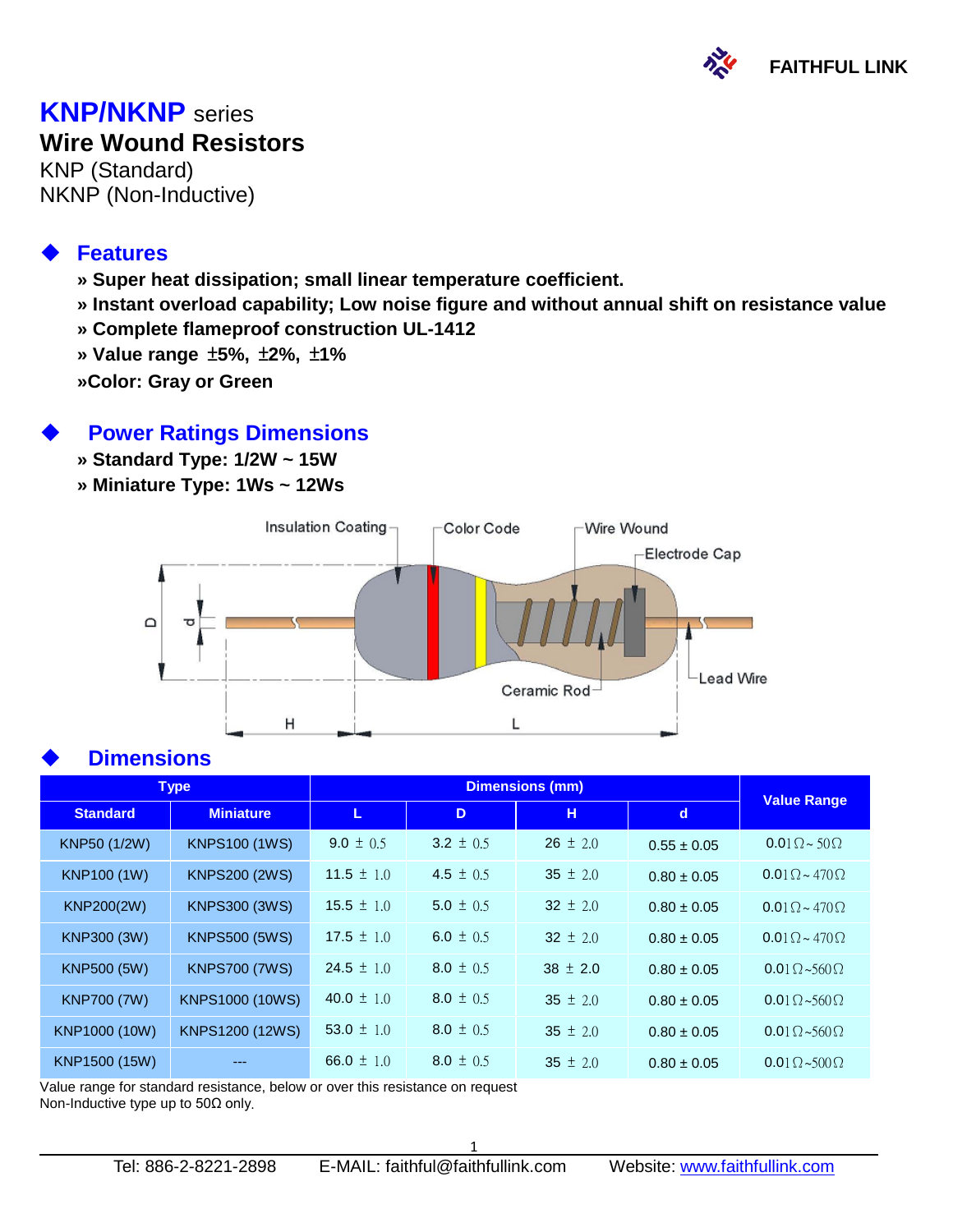

### **Part Number**

| <b>KNP</b>  | 100          | J                | 2K3               | Τ                                                    |                                |
|-------------|--------------|------------------|-------------------|------------------------------------------------------|--------------------------------|
| <b>Type</b> | Watt         | <b>Tolerance</b> | <b>R</b> value    | <b>Packing</b>                                       | <b>TCR</b>                     |
| <b>KNP</b>  | $1/2W = 50$  | $J = \pm 5\%$    | $2.3K = 2K3$      | $T =$ Taping Box                                     | Blank = $±300$ ppm             |
| <b>KNPS</b> | $1W = 100$   | $G = \pm 2\%$    | $10K\Omega = 10K$ | $B = Bulk$                                           | $F = \pm 200$ ppm              |
| <b>NKNP</b> | $2W = 200$   | $F = \pm 1\%$    |                   | $R =$ Taping Reel                                    | $S = Special Thick$<br>Coating |
|             | $3W = 300$   |                  |                   | $M = M$ Type                                         |                                |
|             | $5W = 500$   |                  |                   | $MB = MB$ Lead Form                                  |                                |
|             | $7W = 700$   |                  |                   | $MK = MK$ Lead Form                                  |                                |
|             | $10W = 1000$ |                  |                   | $F = F$ Lead Form                                    |                                |
|             | $12W = 1200$ |                  |                   | $FC = FC$ Lead Form                                  |                                |
|             | $15W = 1500$ |                  |                   | $FCK = FCK$ Lead<br>Form<br>$FKK = FKK$ Lead<br>Form |                                |

**\*T, R, M, MB, MK, F, FC, FCK & FKK lead form should be under 5W (7WS) \*7W up is bulk package only**

### **Electrical Characteristics**

 $\overline{a}$ 

| <b>Type</b>                               | <b>KNP</b><br>1/2W<br>$\frac{1}{2} \left( \frac{1}{2} \right) \left( \frac{1}{2} \right) \left( \frac{1}{2} \right) \left( \frac{1}{2} \right)$ | KNP1W<br><b>KNP</b><br>1WS | <b>KNP</b><br>2W<br><b>KNP</b><br>2WS | <b>KNP</b><br>3W<br><b>KNP</b><br>3WS | <b>KNP</b><br><b>5W</b><br><b>KNP</b><br>5WS | <b>KNP</b><br>7W<br><b>KNP</b><br><b>7WS</b> | <b>KNP</b><br><b>10W</b><br><b>KNP</b><br><b>10WS</b> | $\sim$ $\sim$<br><b>KNP</b><br><b>12WS</b> | <b>KNP</b><br><b>15W</b><br>$\frac{1}{2} \left( \frac{1}{2} \right) \left( \frac{1}{2} \right) \left( \frac{1}{2} \right) \left( \frac{1}{2} \right)$ |
|-------------------------------------------|-------------------------------------------------------------------------------------------------------------------------------------------------|----------------------------|---------------------------------------|---------------------------------------|----------------------------------------------|----------------------------------------------|-------------------------------------------------------|--------------------------------------------|-------------------------------------------------------------------------------------------------------------------------------------------------------|
| Power rating at $70^{\circ}$ C            | 0.5W                                                                                                                                            | 1 <sub>W</sub>             | 2W                                    | 3W                                    | 5W                                           | 7W                                           | 10 <sub>W</sub>                                       | <b>12W</b>                                 | <b>15W</b>                                                                                                                                            |
| <b>Operating Temp.</b><br>Range           | $-55^{\circ}$ C ~ +200 $^{\circ}$ C $^{-}$                                                                                                      |                            |                                       |                                       |                                              |                                              |                                                       |                                            |                                                                                                                                                       |
| <b>Resistance Temp</b><br>Coeff.          | $\pm$ 300ppm/ $\degree$ C                                                                                                                       |                            |                                       |                                       |                                              |                                              |                                                       |                                            |                                                                                                                                                       |
| <b>Dielectric</b><br>withstanding voltage | 300V<br>400V                                                                                                                                    |                            |                                       |                                       |                                              |                                              |                                                       |                                            |                                                                                                                                                       |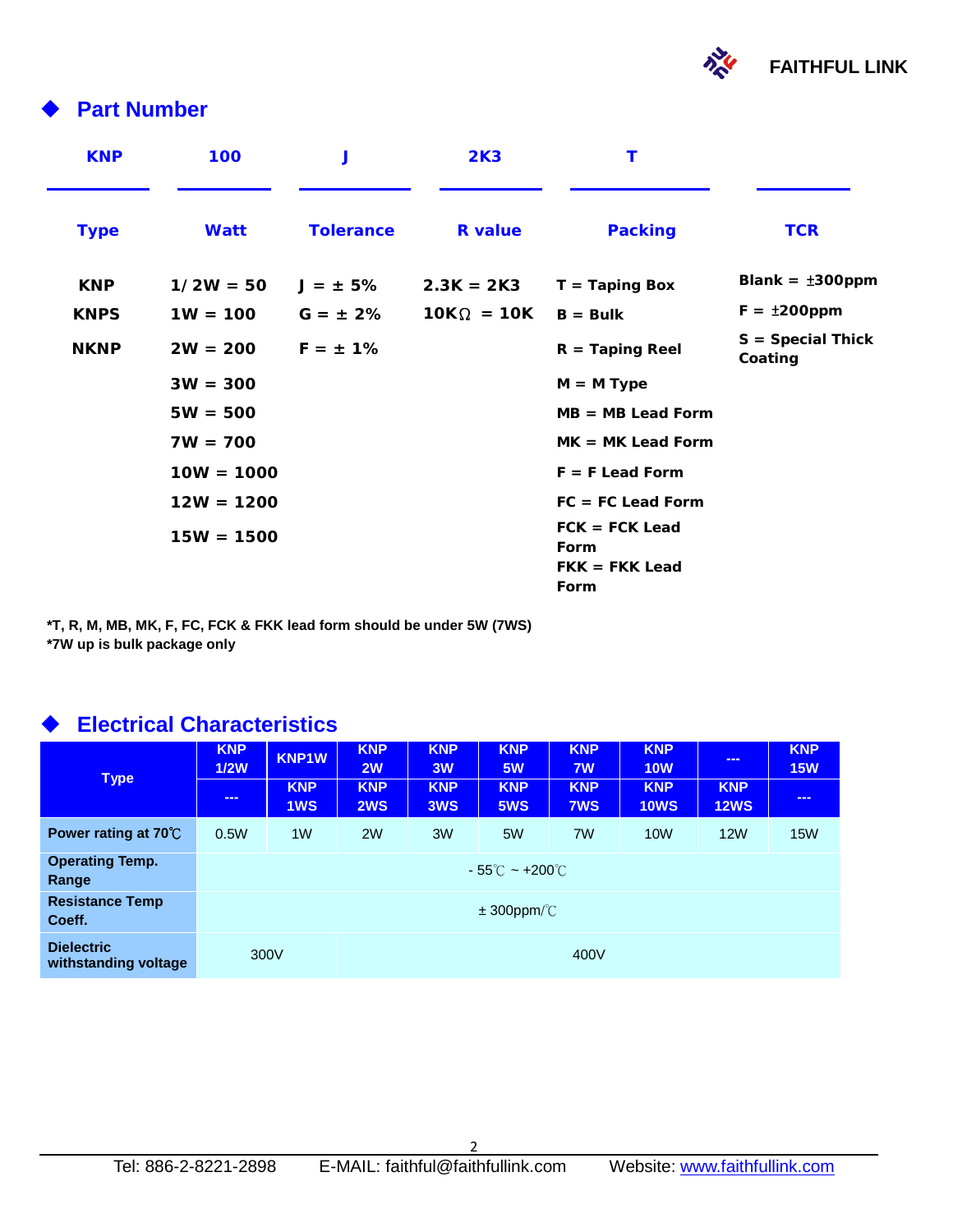



#### **Environmental Characteristics**

| <b>Performance Test</b>         | <b>Test Method</b>                                                         | <b>Appraise</b>          |  |
|---------------------------------|----------------------------------------------------------------------------|--------------------------|--|
| Short time overload             | 2.5 times RCWV for 5 seconds                                               | $±$ (2%+0.05Ω)           |  |
| Temperature Coefficient (T.C.R) | Resistance value at room Temperature and room<br>Temperature+100°C         | By Type                  |  |
| Dielectric Withstanding Voltage | In V-Block for 60 seconds                                                  | By Type                  |  |
| <b>Insulation Resistance</b>    | In V-Block                                                                 | $>100M\Omega$            |  |
| <b>Load Life</b>                | 70 $\degree$ C at RCWV for 1000hrs. (1.5hrs. on $\degree$ 0.5hrs.off)      | $\pm (5\% + 0.05\Omega)$ |  |
| Load Life in Humidity           | 40±2°C 90~95%RH at RCWV for 1000hrs.<br>$(1.5$ hrs. on $\cdot$ 0.5hrs.off) | $\pm(5\%+0.05\Omega)$    |  |
| <b>Solder Ability</b>           | $260 \pm 5^{\circ}$ for 2 $\pm 0.5$ seconds                                | 95% min. coverage        |  |
| <b>Terminal Strength</b>        | Direct load for 10 sec. In the direction off the terminal<br>leads.        | Tensile: $\geq$ 2.5kg    |  |

Rated continuous Working Voltage (RCWV) **=** √*POWER*. *RATING* \* *RESISTANCE*.*VALUE*

 $\overline{a}$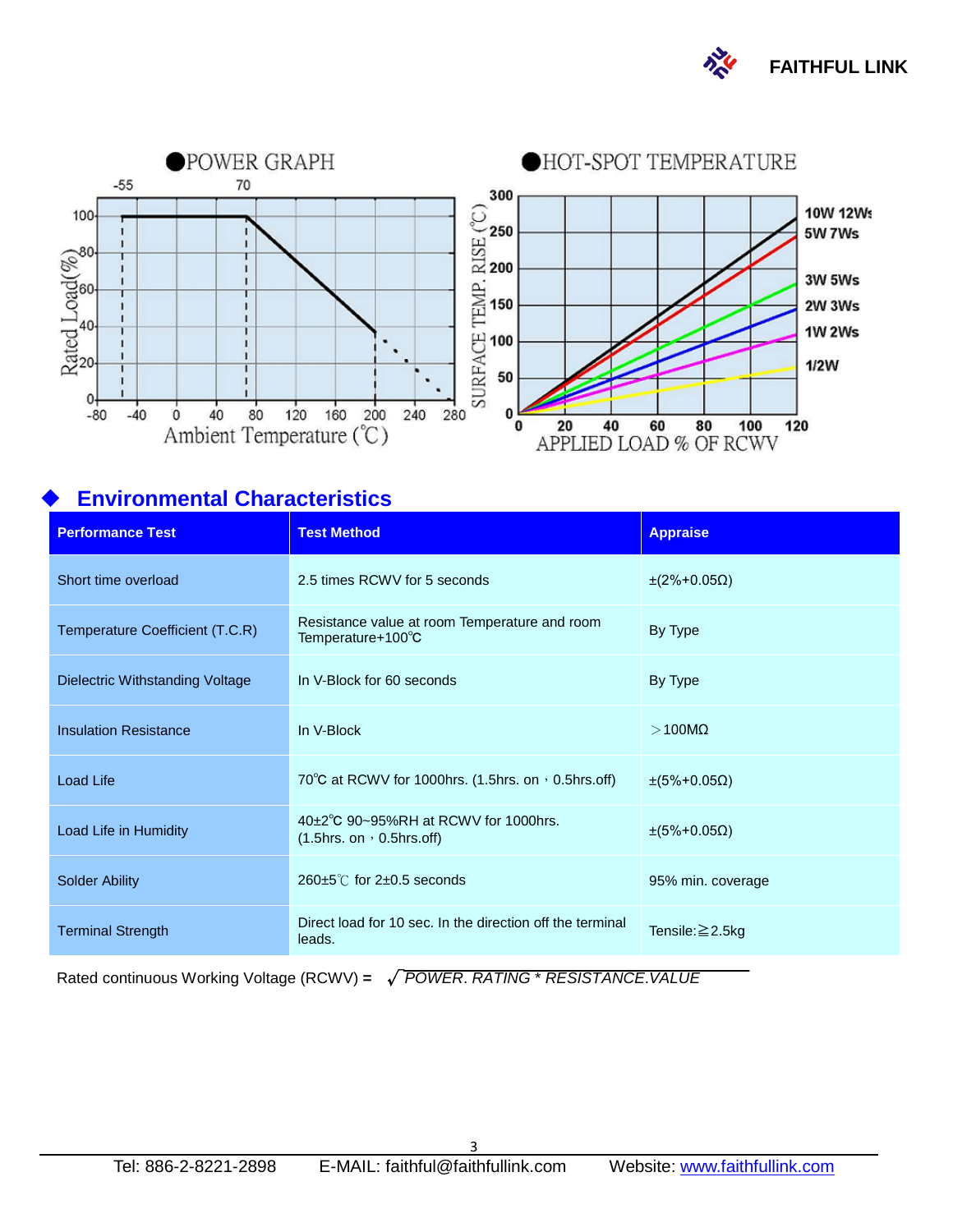

# **Packing Methods Bandoleer for Axial leads**



| <b>Type</b>                         | <b>Dimensions (mm)</b>    |                                    |                         |                         |                                  |  |  |  |
|-------------------------------------|---------------------------|------------------------------------|-------------------------|-------------------------|----------------------------------|--|--|--|
|                                     | $\boldsymbol{\mathsf{A}}$ |                                    | <b>B1-B2</b>            | <b>S</b> (spacing)      | <b>Max. deviation of spacing</b> |  |  |  |
| <b>1/8W</b><br>1/6W<br><b>1/4WS</b> | 52                        | $+1$<br>$-0$                       | $1.2$                   | $\overline{\mathbf{5}}$ |                                  |  |  |  |
| 0.4W(0204)<br><b>1/2WSS</b>         | 26                        | $+1$<br>$-0$                       | $\overline{\mathbf{1}}$ |                         |                                  |  |  |  |
| 1/4W<br>1/2WS                       | 52                        | $+1$<br>$\textbf{-0}$              | $1.2$                   |                         |                                  |  |  |  |
| 0.6W(0207)<br>1WSS                  | 26                        | $+1$<br>$-0$                       | $\overline{\mathbf{1}}$ | ${\bf 5}$               |                                  |  |  |  |
| 1/3W                                | 52                        | $+1$<br>$\textnormal{-}\mathbf{0}$ | $1.2$                   | ${\bf 5}$               |                                  |  |  |  |
| 1/2W<br>1WS<br>2WSS                 | 52                        | $+1$<br>$\textnormal{-}\mathbf{0}$ | $1.2$                   | ${\bf 5}$               |                                  |  |  |  |
| 1W<br>2WS                           | 52                        | $+1$<br>$\textbf{-0}$              | $1.5$                   | ${\bf 5}$               | 1 mm per 10 spacing              |  |  |  |
| 3WSS                                | 73                        | $+1$<br>$-0$                       |                         |                         |                                  |  |  |  |
| 2W<br>3WS<br>4WSS                   | 52                        | $+1$<br>$\textnormal{-}\mathbf{0}$ | $1.5$                   | 10                      |                                  |  |  |  |
|                                     | 73                        | $+1$<br>$\textbf{-0}$              |                         |                         |                                  |  |  |  |
| 3W                                  | 52                        | $+1$                               | $1.5$                   | 10                      |                                  |  |  |  |
| 5WS                                 | 73                        | $\textnormal{-}\mathbf{0}$<br>$+1$ |                         |                         |                                  |  |  |  |
|                                     |                           | $\textnormal{-}\mathbf{0}$         |                         |                         |                                  |  |  |  |
| 5W<br>7WS                           | 88                        | $+1$<br>$-0$                       | $1.5$                   | 10                      |                                  |  |  |  |

 $\overline{a}$ 

4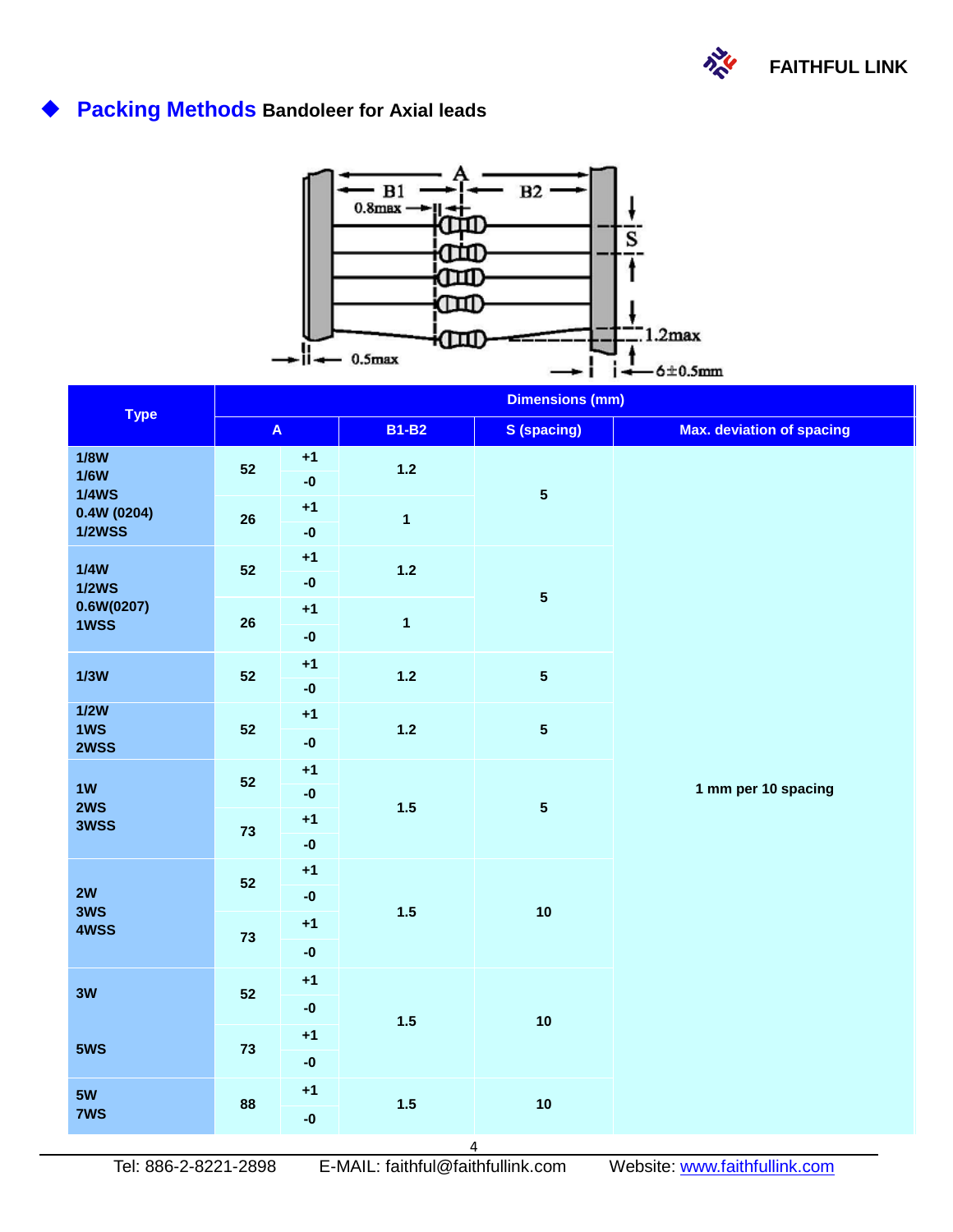

# **Lead Forming**

**M Lead Form MB Lead Form** 













 **MK Lead Form F Lead Form FK Lead Form**









 **FC Lead Form FCK Lead Form FKK Lead Form**



 $\overline{a}$ 

5